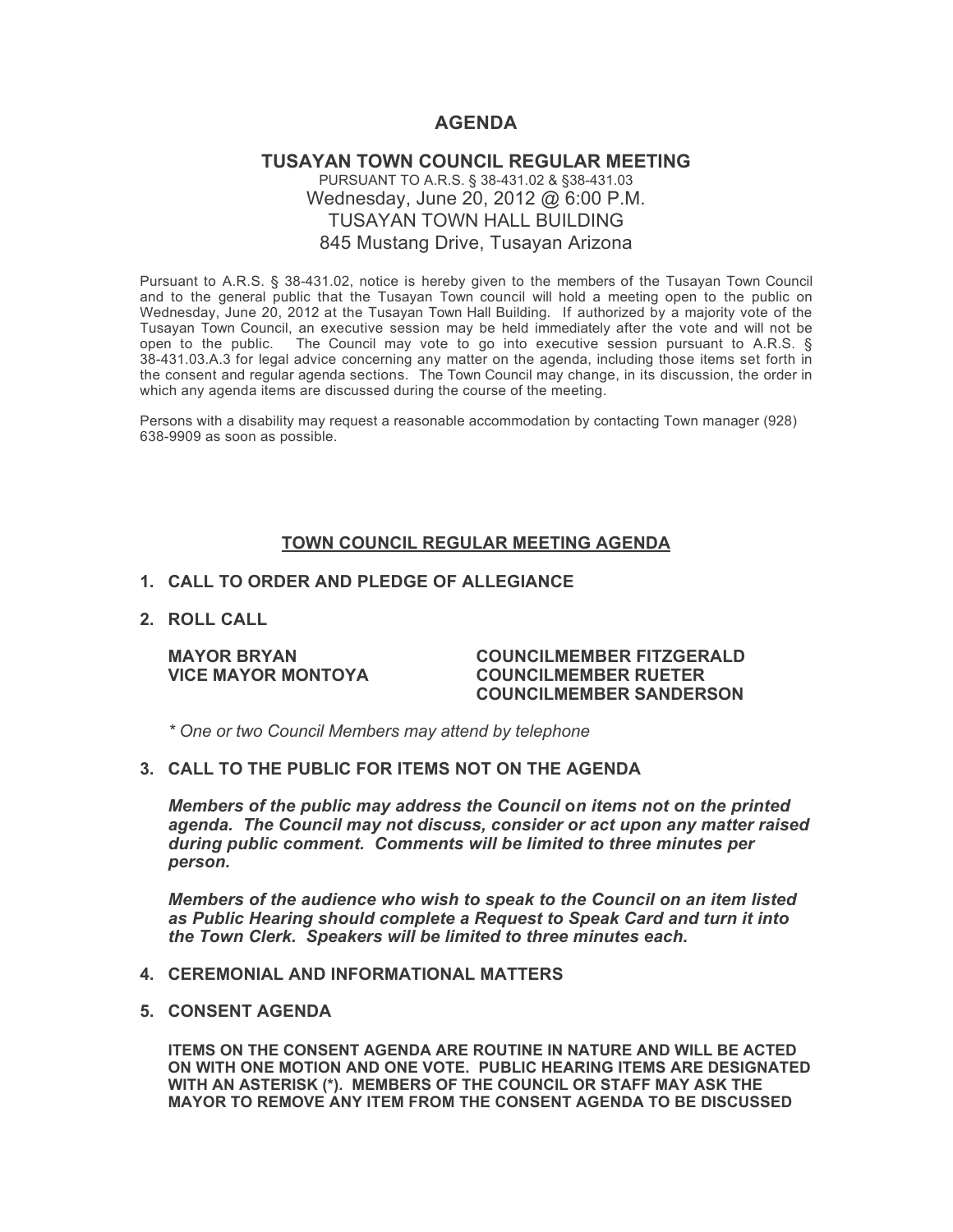**AND ACTED UPON SEPARATELY.**

**Minutes of Town Council Workshop of May 30, 2012.**

**Accounts Payable Billings.**

**6. COMMITTEE REPORTS**

**No Items Submitted.**

**7. ACTION ITEMS**

**Consideration, Discussion, and Possible Approval of priorities, funding amounts, and timing of appropriations for Tusayan Community Park.**

**Consideration, Discussion, and Possible Approval of Professional Services Contract with RobbCo Construction for Project Management Services related to the Tusayan Employee Housing Project.**

**8. DISCUSSION ITEMS**

**Update on Camper Village.**

- **9. TOWN MANAGER'S REPORT**
- **10. FUTURE AGENDA ITEMS**
- **11. COUNCIL MEMBERS' REPORTS**
- **12. MAYOR'S REPORT**

**Gama Report.**

**Internet/Wifi Report.**

**13. MOTION TO ADJOURN**

#### **CERTIFICATION OF POSTING OF NOTICE**

The undersigned hereby certifies that a copy of the foregoing notice was duly posted at the General Store in

Tusayan, Arizona on this day of June, 2012, at p.m. in accordance with the statement filed by the Tusayan Town Council.

DATED this \_\_\_\_\_\_\_\_\_ day of June, 2012.

 $\mathcal{L}_\text{max}$  , which is a set of the set of the set of the set of the set of the set of the set of the set of the set of the set of the set of the set of the set of the set of the set of the set of the set of the set of Signature of person posting the agenda

As a reminder, if you are carrying a cell phone, electronic pager, computer, two-way radio, or